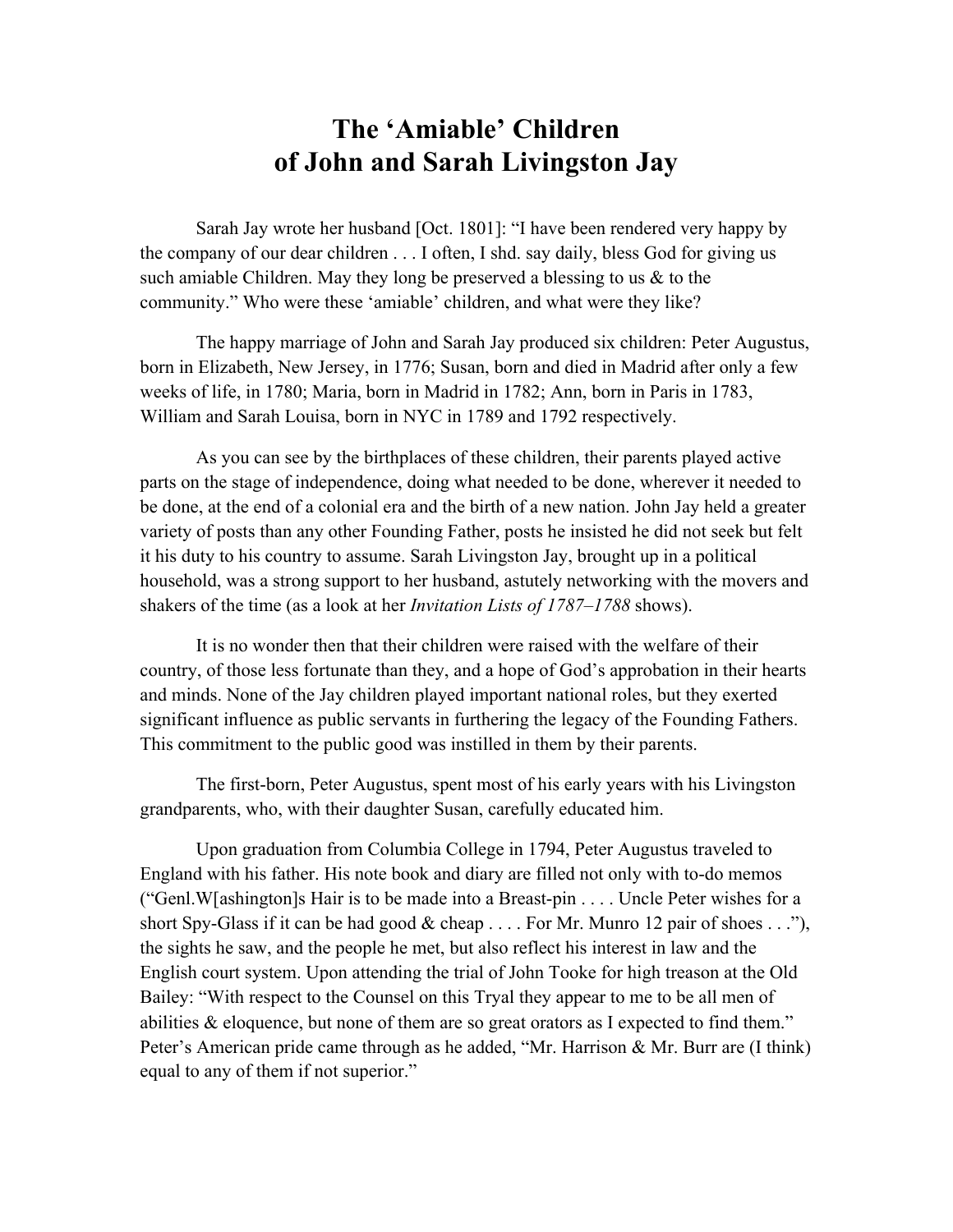Returning to New York, Peter Augustus began his law studies, was admitted to the bar in 1797, and formed a partnership with his cousin Peter Jay Munro. It seems that there were pressures for him to join the political scene. His father wrote to him [Dec. 1800]: "Your Time for offices is not yet come. The wisdom of accepting them at any Time is frequently dubious. Stand independently on your own legs, and next to Providence, Trust to your Talents, your Industry and Prudence." It was advice all of Jay's children absorbed. Peter's health—a pulmonary complaint—necessitated travel to Italy and France. From Paris [May 1803], he wrote to his father: "Our Affairs respecting Louisiana are settled. We have purchased it of the French for a Sum of money & for certain commercial privileges . . . which are yet secret." Robert R. Livingston asked him to carry the Treaty and Napoleon's orders to evacuate the territory back to the United States. Eventually Peter was able to resume his law practice, and in 1808 he married Mary Rutherfurd Clarkson, the daughter of General Matthew Clarkson; they had eight children, all of whom reached adulthood. Peter not only had a busy law practice, he also managed the financial investments of his clients and extended family. He took on the defense of students who rioted during Columbia College commencement exercises in 1811 but lost. He was elected to Congress on the Peace & Commerce Party platform in 1812, but the election was declared void. That year he wrote to his father: "The Effect the War will have on our politicks is more uncertain that I supposed. It is very certain that the great Majority of this Place are in their hearts utterly opposed to it. But there is an unaccountable Timidity among the Federalists which stops their Mouths  $\&$  makes them assent to the Doctrine that every Patriot must now support the Government."

In 1816, Peter declined to run for governor but was elected, as a Federal Republican, to the New York State Assembly, where he supported legislation for the creation of the Erie Canal and for the abolition of slavery in the state. In 1821, as a member of the New York Constitutional Convention, he appealed for suffrage of free African-Americans: "Why are they, who were born free as ourselves, natives of the same country, and deriving from nature and our political institutions the same rights and privileges which we have, now to be deprived of all those rights, and doomed to remain forever as aliens among us?"

Unfortunately, Peter's eloquence was in vain. He commented to his wife: "It is long since had I much relish for politics,  $\&$  what I have seen here has not made me more fond of them." Indeed, he was one of eight to vote against the final draft of the New York Constitution because of discontent with property qualifications for electors and the political power of the judiciary.

Peter was honored with a Doctor of Laws from Harvard University in 1832 for his "talents and virtues." The many posts he held show his commitment to his community and his country. The death of his wife in 1838 was a great blow, particularly as he had begun to build a new house for her on the Jay property in Rye. Peter died five years later.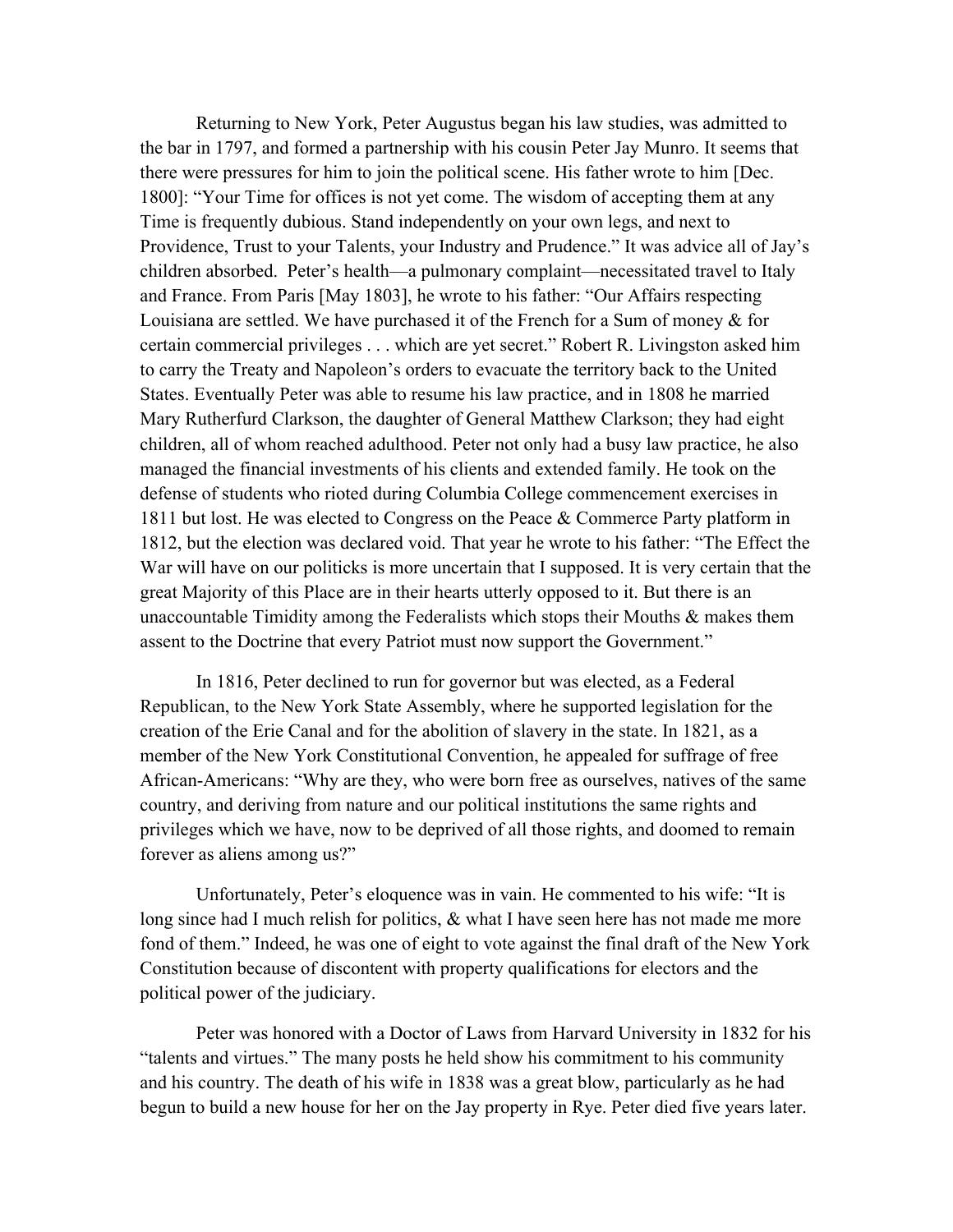Sarah Jay's joy must have been great when Maria was born in 1782 and Ann, known as Nancy, followed a year later. Abigail Adams called the first, "the Grave Maria," and the second, "the sprightly little French girl." There was an almost symbiotic relationship between the two. Only when Maria insisted on attending the Moravian Young Ladies' Seminary in Bethlehem, Pennsylvania, and when she was married, were the sisters separated. Sarah wrote to her daughters [May 1793]: "The punctuality  $\&$ attention to the manner of writing & spelling which you have discovered, evince your grateful obedience. Continue my dear Children to observe the directions of your Parents & your own satisfaction will equal that of ours."

Sarah's death in 1802 changed the lives of the Jay children. Ann took her mother's place as hostess and manager of daily life at Bedford. And very capable she was, too! Her gardening skills were legendary.

For Maria, it was the first of four tragedies, followed by the death of her young son Goldsborough, her husband, and her daughter Sarah, all within eight years. Her brother Peter wrote: "Poor Maria seems destined to sorrow." Sixteen years after her husband's death, Maria wrote: "[H]e was my idol, I loved him passionately, as no mortal should love a mortal. Little would those who think 'the heart soon heals' believe how deeply to this day I feel his loss."

Her deep faith comforted her, and she took on, among other things, the care of her aged father-in-law. In 1819, she joined her father in his retirement at Bedford, where she lived, guiding the education of the increasing brood of nieces and nephews until 1830.

After John Jay's death in 1829, Maria and Ann moved to New York City: Ann wrote to Maria [Dec. 1830]: "In many ways, my dear sister, our comfort and happiness are linked with each other's, so that while one suffers the other cannot feel at ease." Maria opined [Jan. 1827]: "I am too indolent  $\&$  permit a dislike to writing  $\&$  a passion for reading to interfere with my duties. Oh for more energy more promptness. Life is very short . . . My dear sister sets me an admirable example."

Together they traveled for their health; together they were liberal in their donations to charities (including the Episcopal Church, Sunday schools, family members, friends less fortunate than they). They viewed themselves as "stewards of the wealth entrusted" to them, Maria giving \$8,000 a year and Ann, in the last months of her life alone, \$6,000 (well over \$100,000 today). They died within eight days of each other in 1856. Their brother-in-law, Columbia professor John McVickar, compared their characters to that of John Jay: "Roman firmness, amounting, in all questions of duty, to Stoic sternness, was yet, in action, ever tempered by the faith and gentleness of the Christian<sup>"</sup>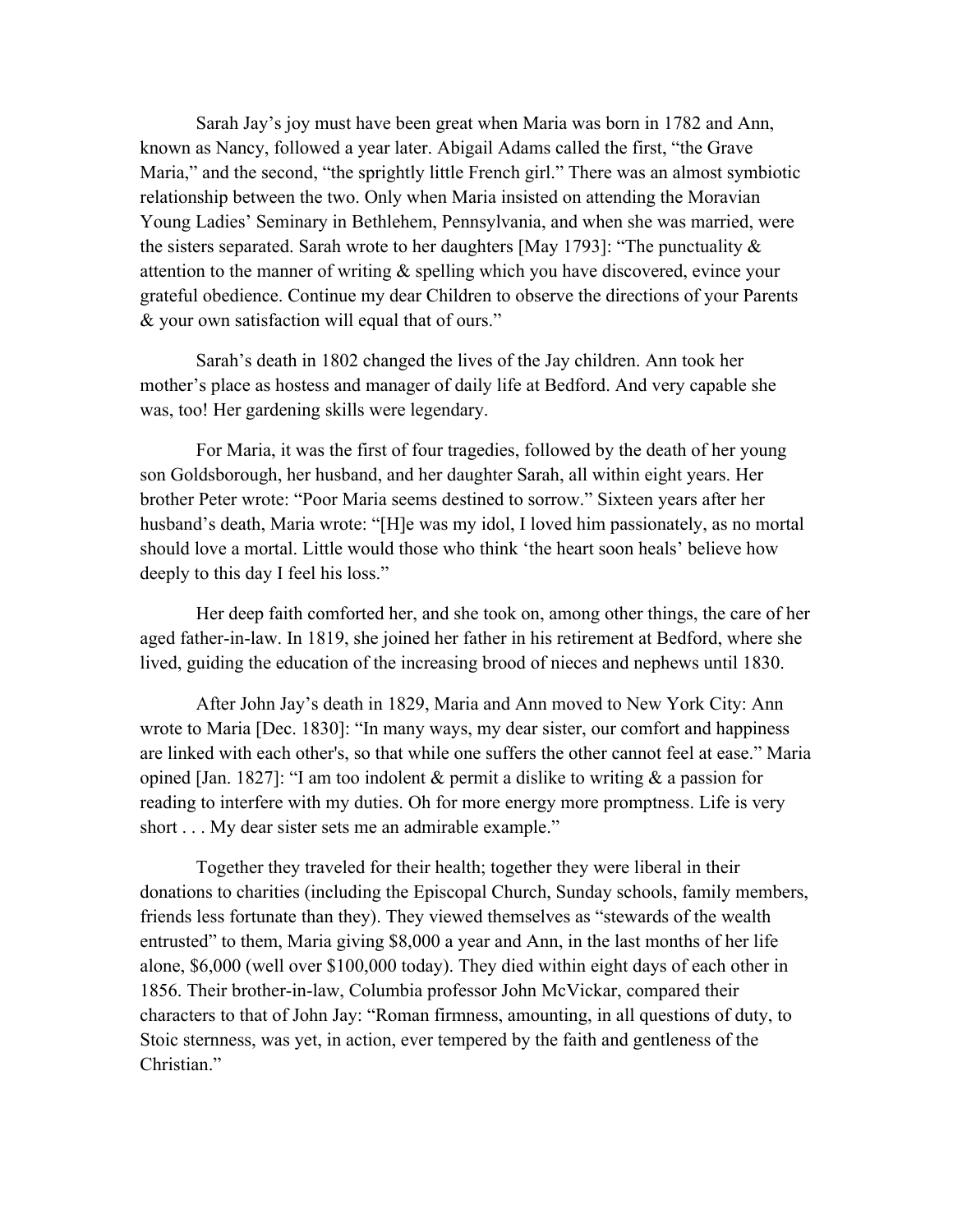The two youngest children, William and Sarah Louisa, due to the proximity of their ages, were also close companions (Peter Augustus was in college and the older sisters were in school). It was Sarah Jay who took their education in hand.

Later it fell to Maria to continue the oversight: William and Sarah Louisa moved to Albany, where Maria lived after her marriage. Sarah Louisa was the ray of sunshine in her sister's life: sprightly, without guile, she enjoyed parties, and flirted with several beaux. She wrote to her father [April 1809]: "I have received your elegant present my Dear Papa for which I must again thank you, it is one of the handsomer muffs I have ever seen & much too handsome for me." She continued: "I hear of nothing but politics but as I am not politician myself & not my business, I never attend to them."

She delightedly reported to her brother William [March 1812]: "Since Cousin Peter has been here, I have wrought in him a wonderful & happy revolution, I have broke him almost entirely of swearing which when he came up, he indulged in to a horrible  $\&$ shocking excess without being aware that he do so. I made a bargain with him that for every oath or profane exclamation he uttered in my presence he should pay one shilling, which should be appropriated to the poor. Surely swearing was never turned to a better account."

She was the helpful youngest sister, doing errands, watching the nieces and nephews, working for the church.

This lively spirit died suddenly in her mid-twenties, possibly of a ruptured appendix. William wrote in his diary [April 23, 1818]: "It was my painful task this morning to inform [Papa] of the loss of his beloved daughter. He bore the news with composure, I never witnessed such perfect resignation, scarcely a groan escaped him . . ."

It was William—to my mind the most interesting of the Jay progeny—who followed most closely in his father's footsteps. His cousin, the author Susan Livingston Sedgwick, remembered him as "a vigorous, sturdy boy, with laughing eyes, cheeks glowing and dimpled . . . in temper quick, even to passion, but never vindictive . . . thus fore-shadowing . . . his fearless resistance to wrong and uncompromising advocacy of right  $\ldots$ "

After graduating from Yale in 1807, William calmly accepted the abandonment of his law studies due to problems with his eyesight, and became a farmer and manager of the family homestead. He put his energies to writing: essays against dueling, on temperance, on agriculture reform, on peace, on church matters, and, most passionately and eloquently, the abolition of slavery. In May 1812, Peter wrote to Maria: "To my very great Surprize I recd. by the last mail a letter from William stating that he intended to make Miss McVicker my Sister in Law . . . . His Courtship has certainly been more rapid or more secret than any I have ever known." The marriage of William and Augusta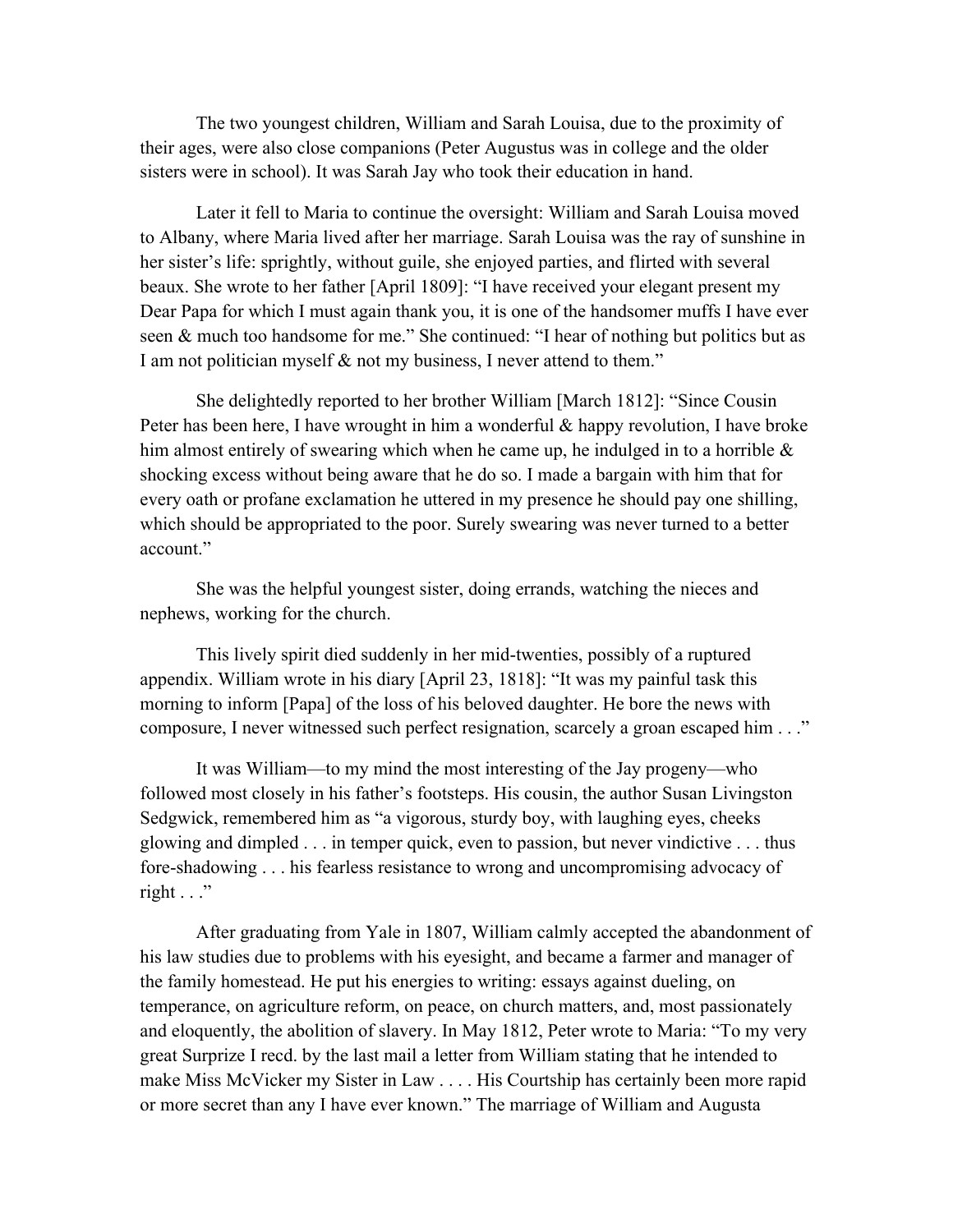produced eight children, all but two reaching adulthood. They lived with John Jay, who expanded the house for his growing family.

After his father died, William embarked on a work of filial admiration: *The Life of John Jay*. To Peter [Dec. 1831] he wrote: "Your criticism on the stile . . . is very just. It is too 'stately' or rather too dry . . . I wish I had power to enliven the narrative . . ."

Though he failed to "enliven" the tribute to his father, William did do so an issue that exacted his total commitment: the immediate abolition of slavery. John Jay had been the first president of the New York Anti-slavery Society and a founder of the African Free School, and, while he was governor, the New York legislature passed a manumission law, though it would be nearly thirty years before slavery was officially ended in the state. William, however, held that slavery was an "abominable sin" and that "the abolition of slavery in this country if ever effected must be the result of Christian principle."

William believed in the equality of the races but made a distinction between natural rights and political/social rights. He abhorred the fact that African-Americans could receive communion only after whites, that they were denied seats in stagecoaches, that they were refused admission to schools or theological seminaries. These were conditions he witnessed daily in the North; he never visited the South. When a newspaper referred to him as the "fanatical son of Govr. Jay," William replied, "I have no desire to disclaim the fanaticism of believing that every human being is entitled to justice, whatever may be the color of his skin . . ." (1837). He was nominated for several political offices, including governor (1840), by the abolitionists but was defeated by party politics and his own unwillingness to compromise on a party platform. It was for political reasons that he was ousted in 1843 from the Westchester judgeship to which Governor DeWitt Clinton had appointed him in 1818.

He continued to fight against slavery and the slave trade. He gave both money and legal advice to the Amistad captives. He wrote to Lewis Tappan: "Whence does [the Federal Government] derive power to surrender native Africans to Spain, for a homicide committed in self defence against Spanish felons! If our Courts assume jurisdiction over the Africans, are they not bound in common decency & justice to try their Kidnappers also?" Common decency and justice—that was the quintessential William!

Like his siblings and his parents, William suffered from various ailments, a pulmonary problem sending him, his wife, and two daughters on a trip to England, Malta, Greece, Egypt, Italy, and France in 1843. Aboard a French steamer from Istanbul to Alexandria, he noticed a Turk with four females clearly intended for the slave market in Egypt. When his complaints to the ship's officers were ignored, he lodged a protest with the British and Foreign Anti-slavery Society who forwarded it to the French government. In advocating moral persuasion to bring an end to slavery and in urging peaceful dialogue